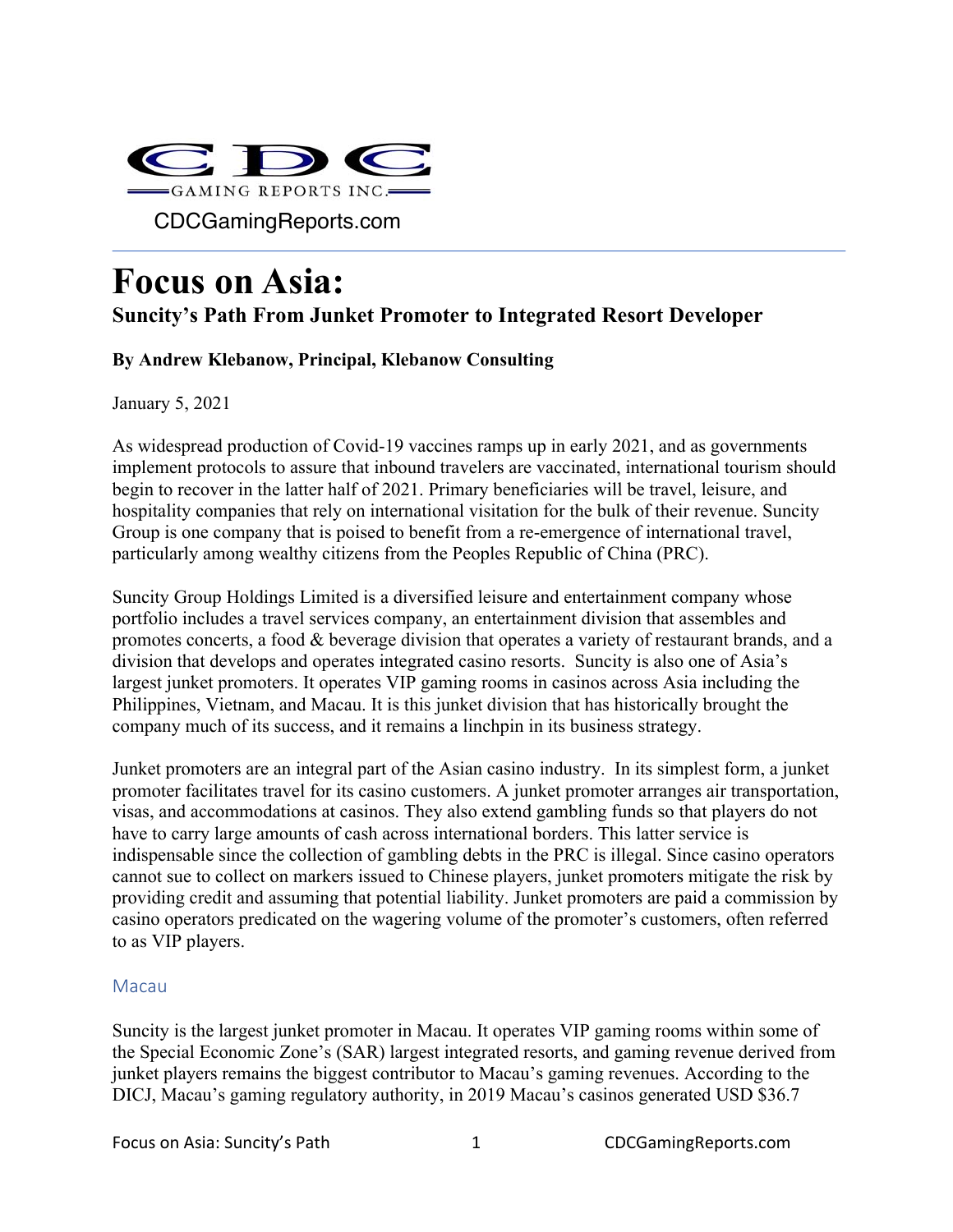billion in gross gaming revenue (GGR). 46.2% of GGR, or USD \$17 billion was generated by junket and VIP direct players. It has been reported that Suncity maintains a 45% share of the Macau junket market. Using these assumptions, Suncity's customers alone lost approximately USD \$7 billion in 2019. Put more simply, Suncity, a company that does not own a hotel-casino in Macau and does not hold one of the SAR's six gaming concessions, was probably responsible for about 20% of the SAR's 2019 GGR.

Suncity is a powerful force in Macau's gaming industry and its ability to re-start the delivery of VIP players from the PRC will be essential if Macau is to quickly recover once the pandemic abates. Given Suncity's position in the market, its ability to deliver VIP players, and its aspirations to become an international casino operator, the company hopes to receive a coveted gaming concession when they come up for renewal and possible tender in 2022.

#### Vietnam

Suncity's ambitions are not confined to Macau. In June of 2020, the company and its Vietnamese partners, VinaCapital Group and Chow Tai Fook Enterprises, opened Hoiana, an integrated casino-resort on Vietnam's central coast, just south of Danang. Suncity owns a 34% stake in the USD \$4 billion project. Phase I includes 1,000 hotel keys, a championship golf course, multiple dining, leisure and entertainment venues, and a casino. While the pandemic has slowed the property's ramp-up, it is expected to be fully operational by 2022. The success of the project is dependent in large part on Suncity's ability to expand its database of premium gaming customers and bring a portion of them to the property.

# Vladivostok

In June of 2020, a subsidiary of Suncity Group acquired a majority stake in The Tigre de Cristal Casino Resort, located just outside of Vladivostok. Tigre de Cristal was originally developed by Summit Ascent and was the first casino to open in the Primorye gaming zone. Vladivostok is emerging as a regional gaming destination, serving the cities of Northern China, Korea, and Japan. NagaCorp is expected to also enter the market, creating a critical mass of gaming, lodging and entertainment. VIP players from Harbin, Shenyang and Changchun are expected to serve as key target markets. Suncity's network of premium customers is expected to grow demand to this gaming zone.

# Sihanoukville

In 2018, Suncity entered into a consultancy agreement with Golden Sun Sky, a company currently developing an integrated casino resort in Sihanoukville, Cambodia. Upon completion, Golden Sun Sky will contain over 2,000 lodging keys, over 500 gaming tables, and 3,000 electronic gaming devices. Sihanoukville is emerging as a regional gaming destination serving the cities of Southern China, Thailand, and Malaysia.